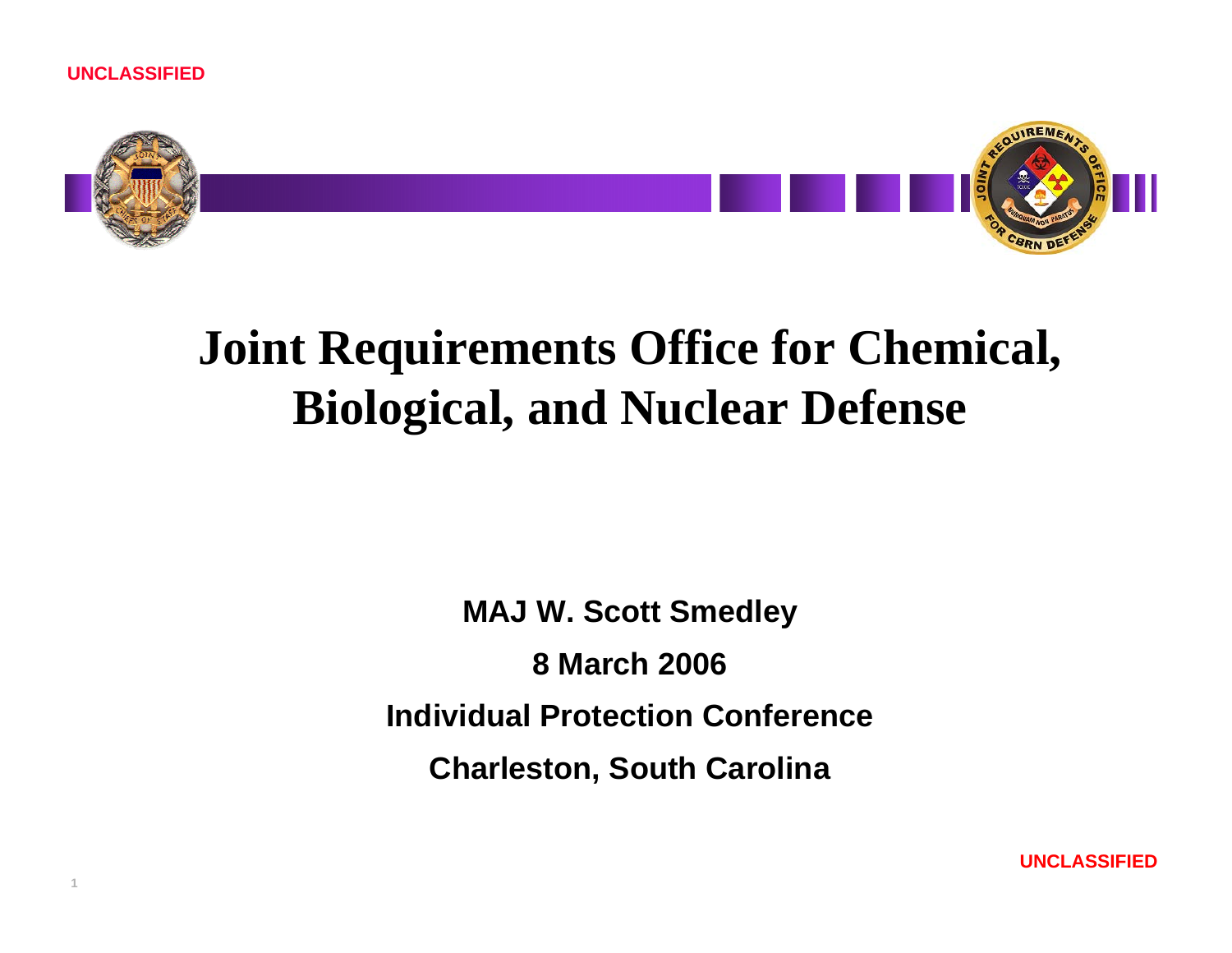



- **Background**
- **Baseline Capabilities Assessment**
- **Capabilities Based Assessment and the Joint Capabilities Integration and Development System**
- **Way Ahead**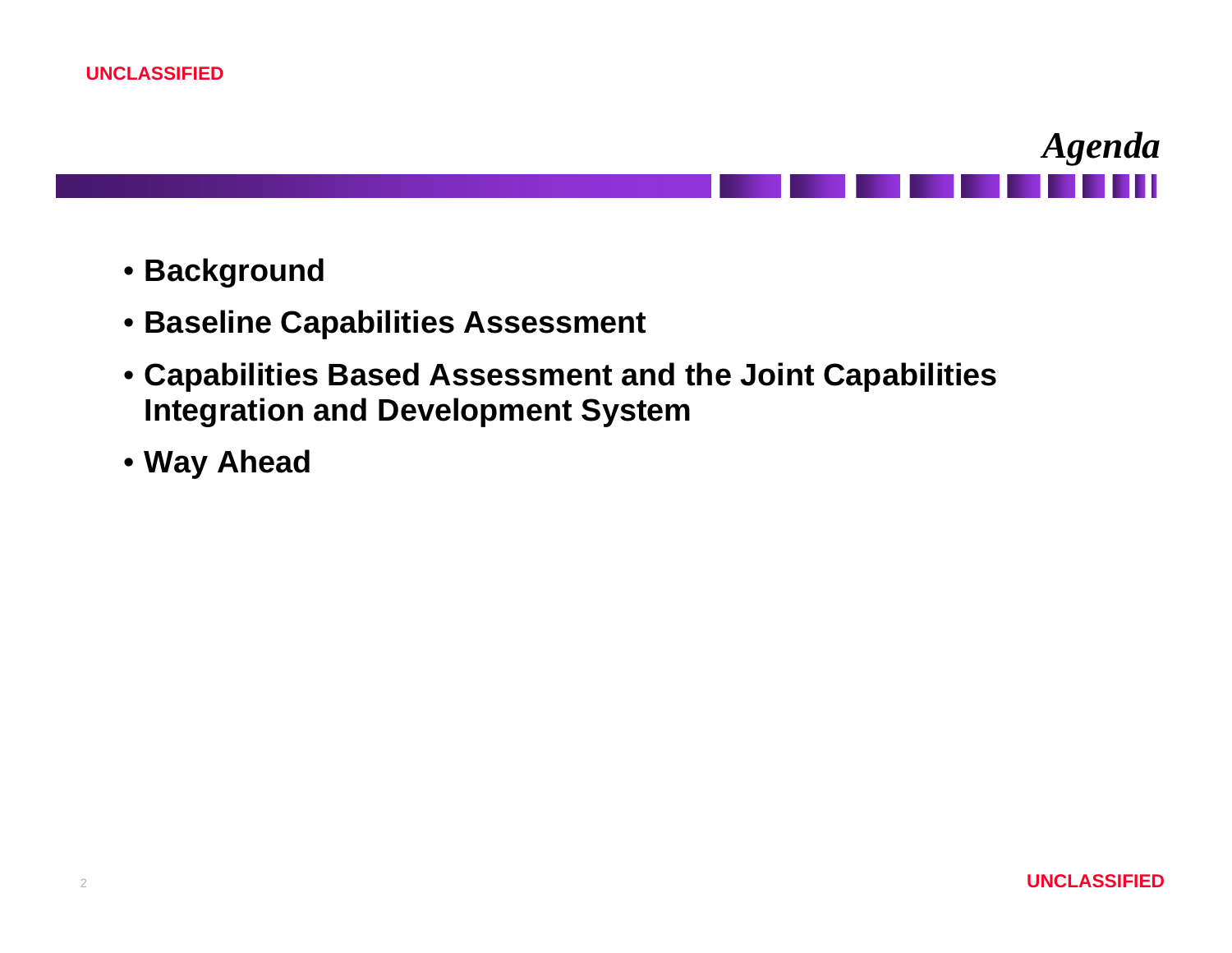#### *JRO – CBRN Defense Charter*

- **Single office within DOD responsible for the planning, coordination, and oversight of joint CBRN defense operational requirements** 
	- **Develop and maintain the CBRN Defense Integrating Concept and the CBRND Modernization Plan**
	- **Represent the Services and Combatant Commanders in the requirements generation process and act as their proponent for coordinating and integrating CBRND operational capabilities**
	- **Develop DOD CBD POM with acquisition community support**
	- **Facilitate the development of joint doctrine and training and sponsor the development of multi-service doctrine**
- **CJCS' single source of expertise to address all issues involving CBRND, within passive defense, consequence management, force protection, and homeland security**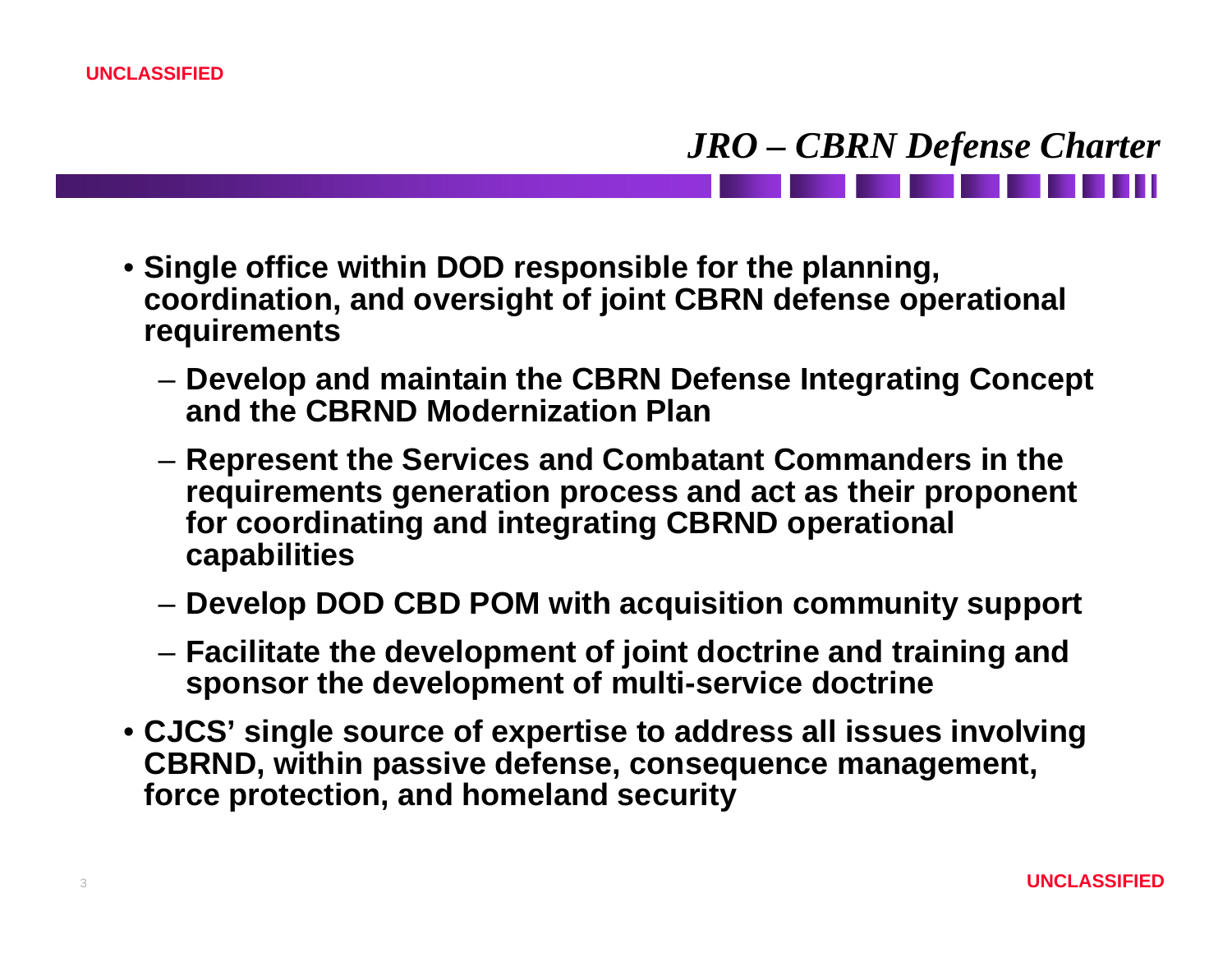**UNCLASSIFIED**

#### *Required Capabilities, S&T, and Acquisition*

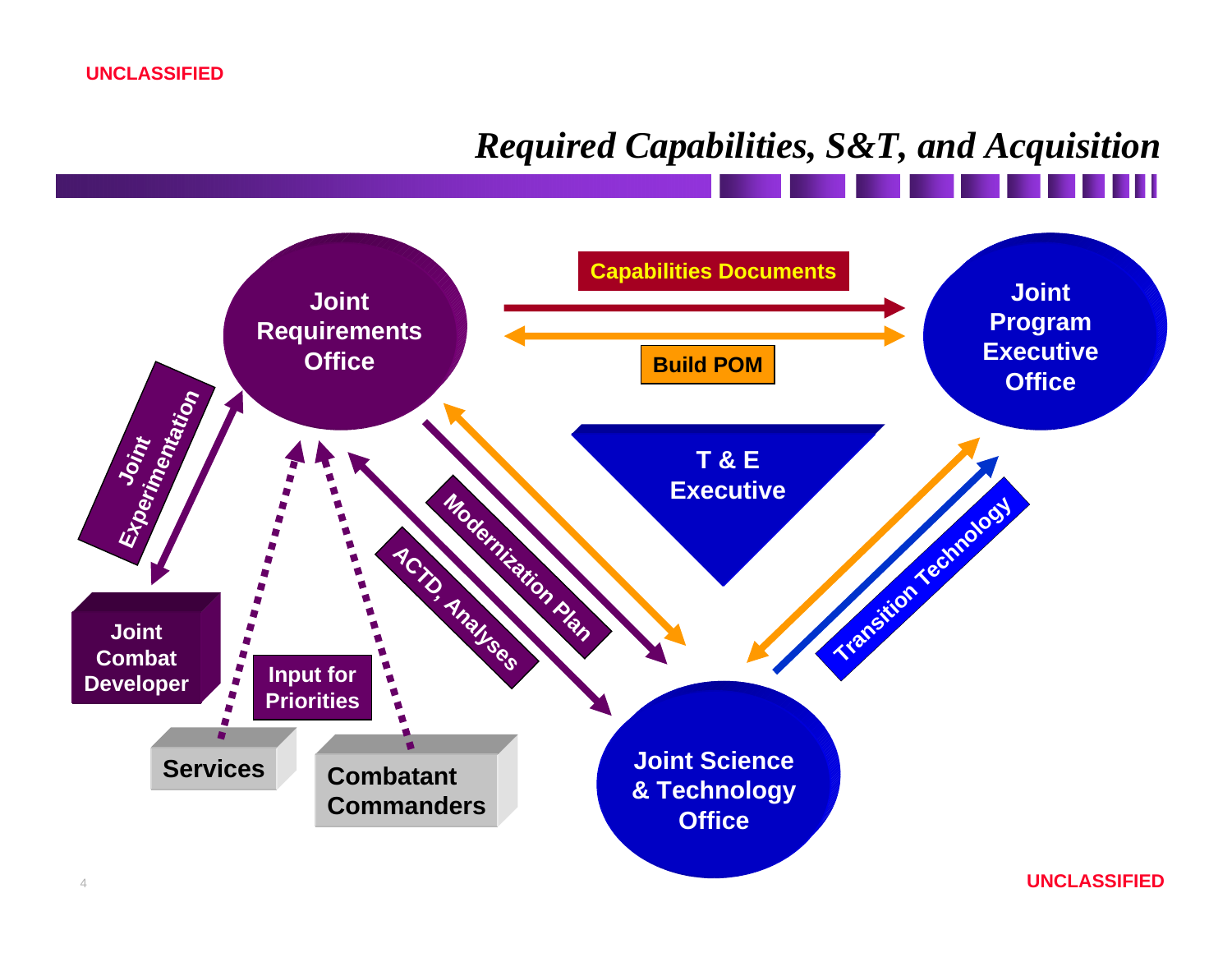## *Joint CBRN Defense Functional Concept*

• **SHAPE –** Provides the ability to characterize the CBRN hazard to the force commander - develop a clear understanding of the current and predicted CBRN situation; collect and assimilate info from sensors, intelligence, medical, etc., in near real time to inform personnel, provide actual and potential impacts of CBRN hazards; envision critical SENSE, SHIELD and SUSTAIN end states (preparation for operations); visualize the sequence of events that moves the force from its current state to those end states.



• **SENSE –** The capability to continually provide the information about the CBRN situation at a time and place by detecting, identifying, and quantifying CBRN hazards in air, water, on land, on personnel, equipment or facilities. This capability includes detecting, identifying, and quantifying those CBRN hazards in all physical states (solid, liquid, gas).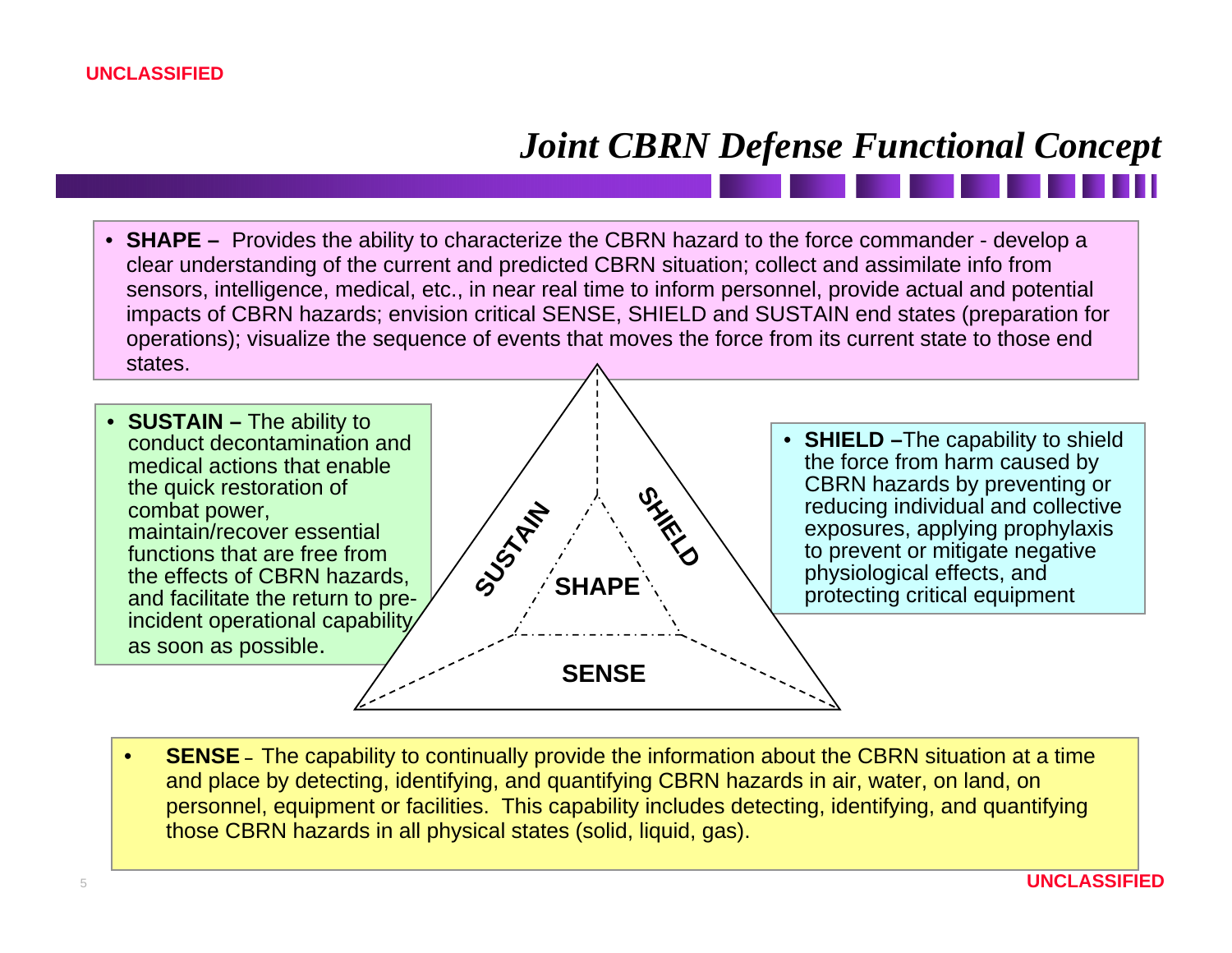#### *Process Integration*

#### *Using Architecture to Support JCIDS*

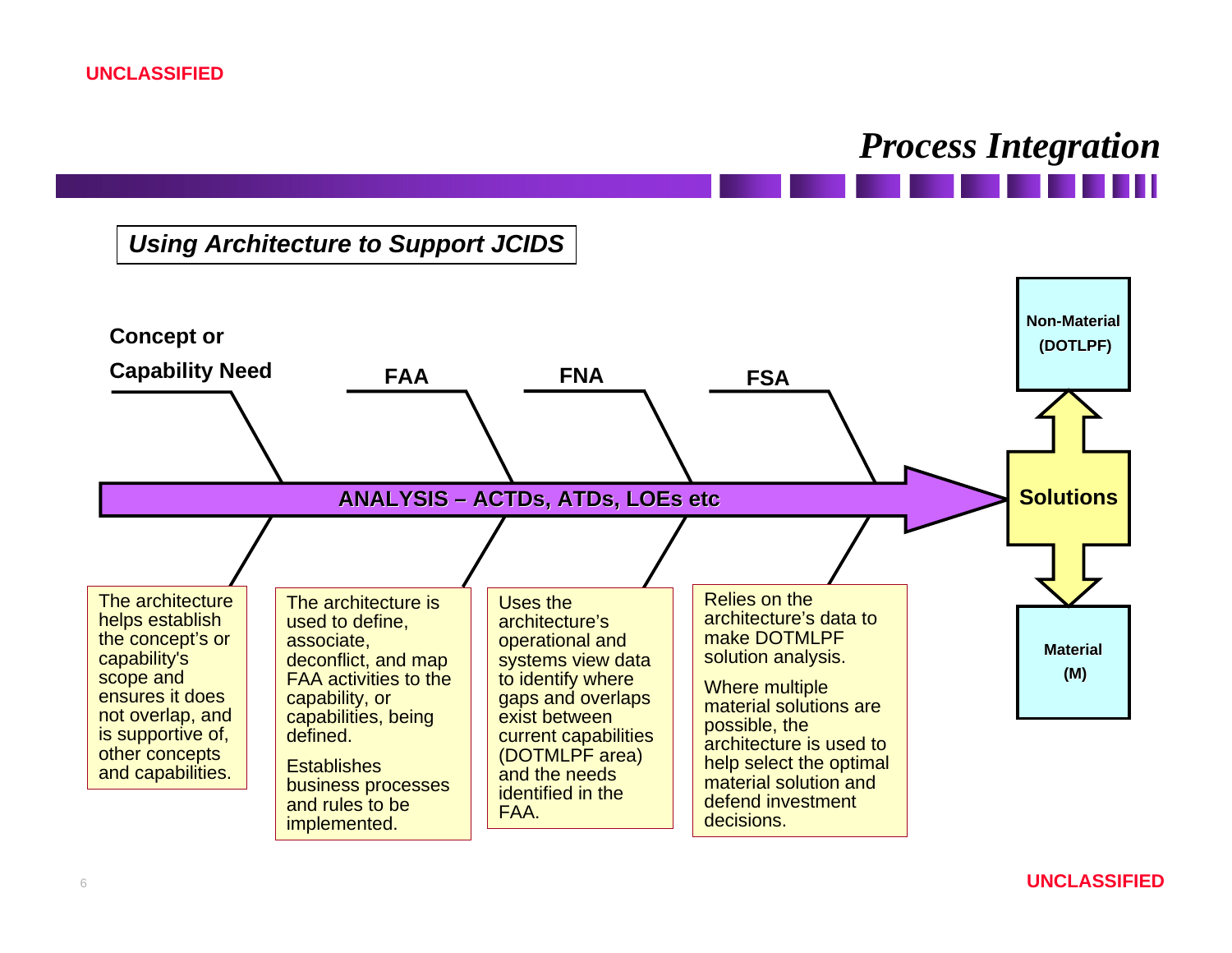#### *CBRN Baseline Capability Assessment Concept*

1.Biological Stand-off Detection – Limited developmental capability 2.Integrated Early Warning – No "backbone"/data transfer3.Integrated Early Warning – Limited sensor interface4.Integrated Early Warning – Lack of selective alarm6.Battle Space Analysis – Lack of hazard assessment tools

7.Battle Space Analysis – Lack of Analysis Tools Chem Stand-off Detection –Lack of range 8.Battle Space Management – Lack of automated decision tools

**Why:**

•**Annual Requirement (JROCM, Jul 2002)**

•**Sets the basis for analysis toward Chairman's Program Assessment (CPA)**

> **Direct the JRO-CBRN Defense to propose to the JROC issues for inclusion in the FY 06-11 planning guidance priorities that are based on the capability gaps identified in this assessment**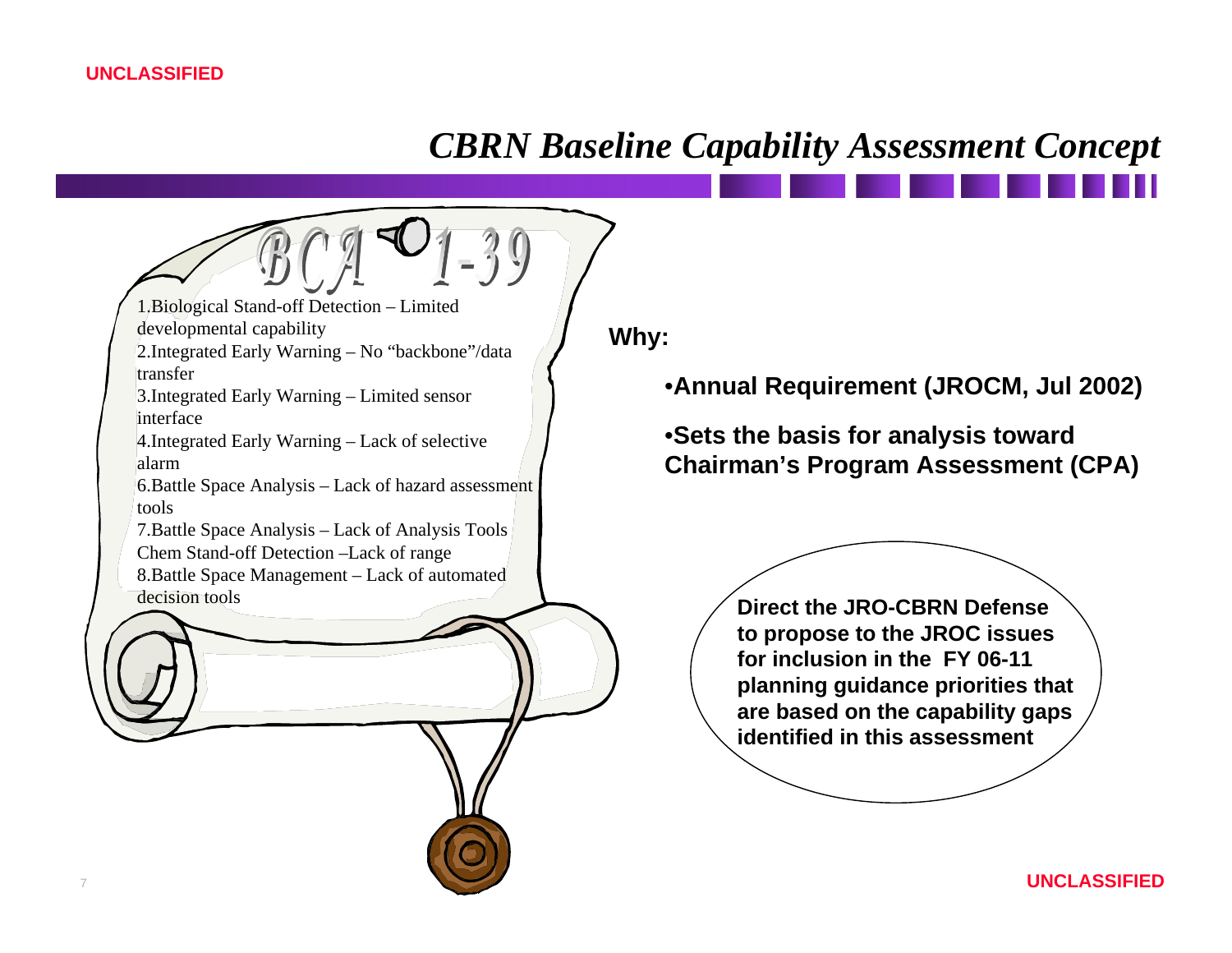## *Tying the BCA to Programs of Record*

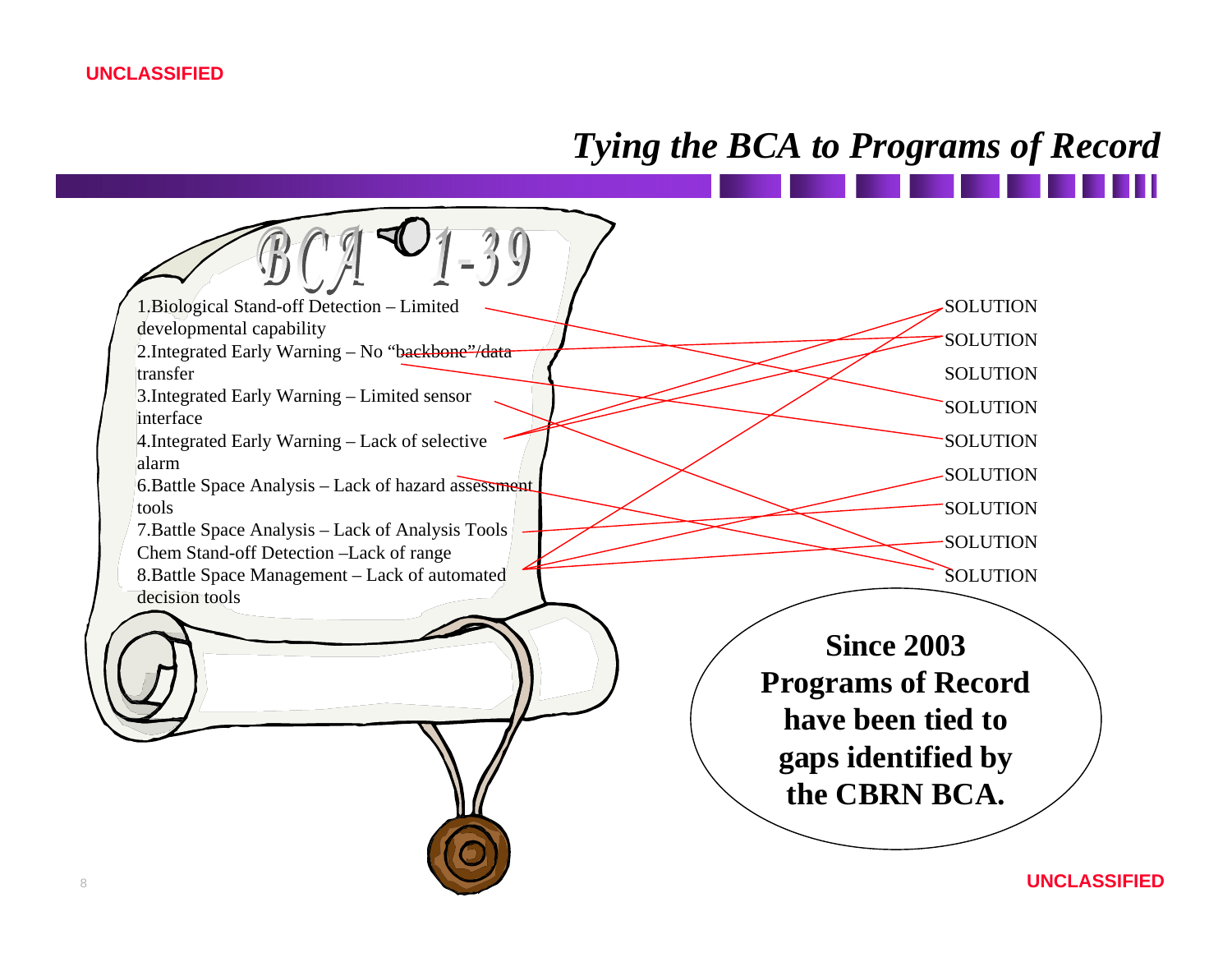## *JCIDS Capabilities Baseline Assessment Supersedes BCAs*

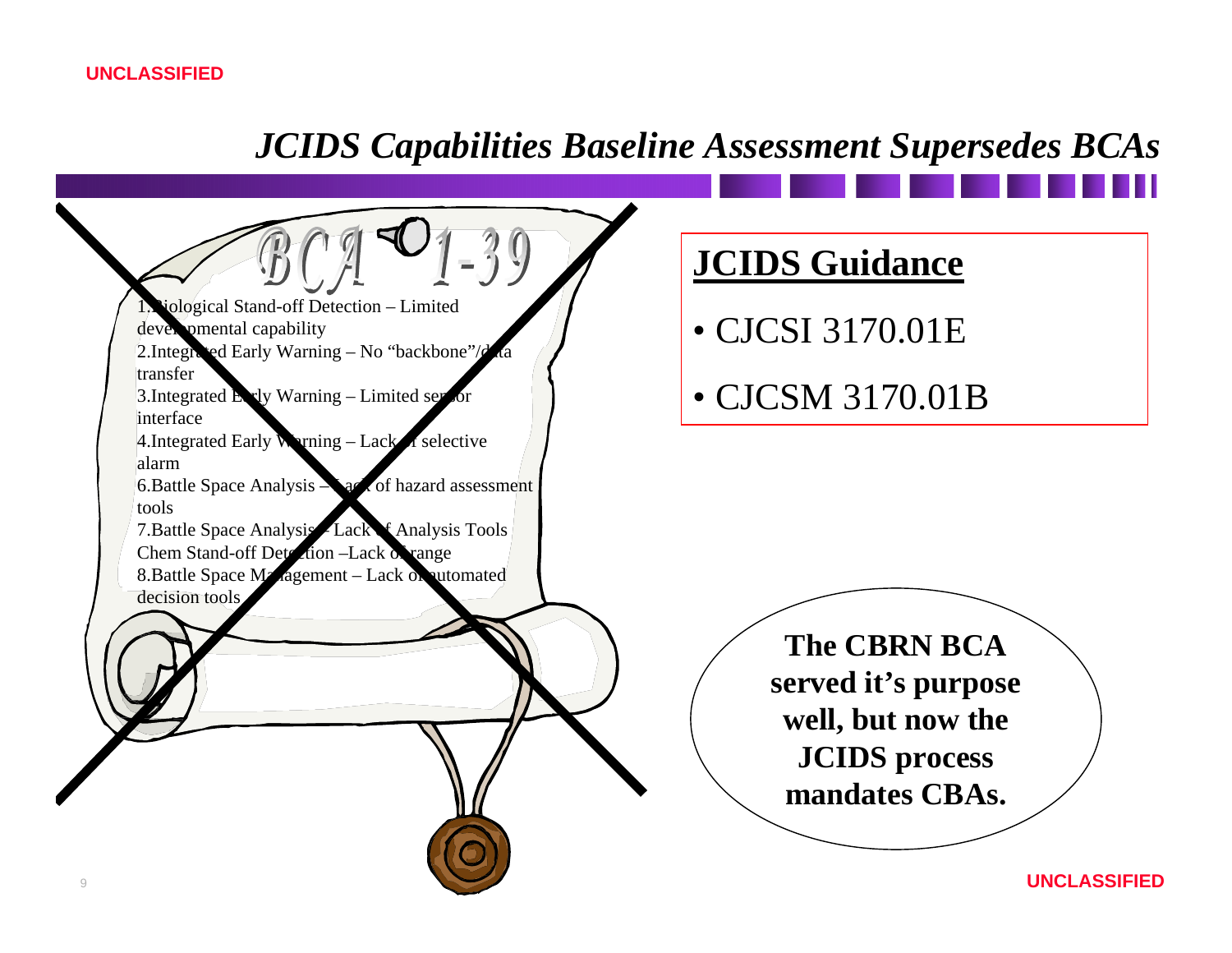#### *Top-Down Capabilities-Based Process*

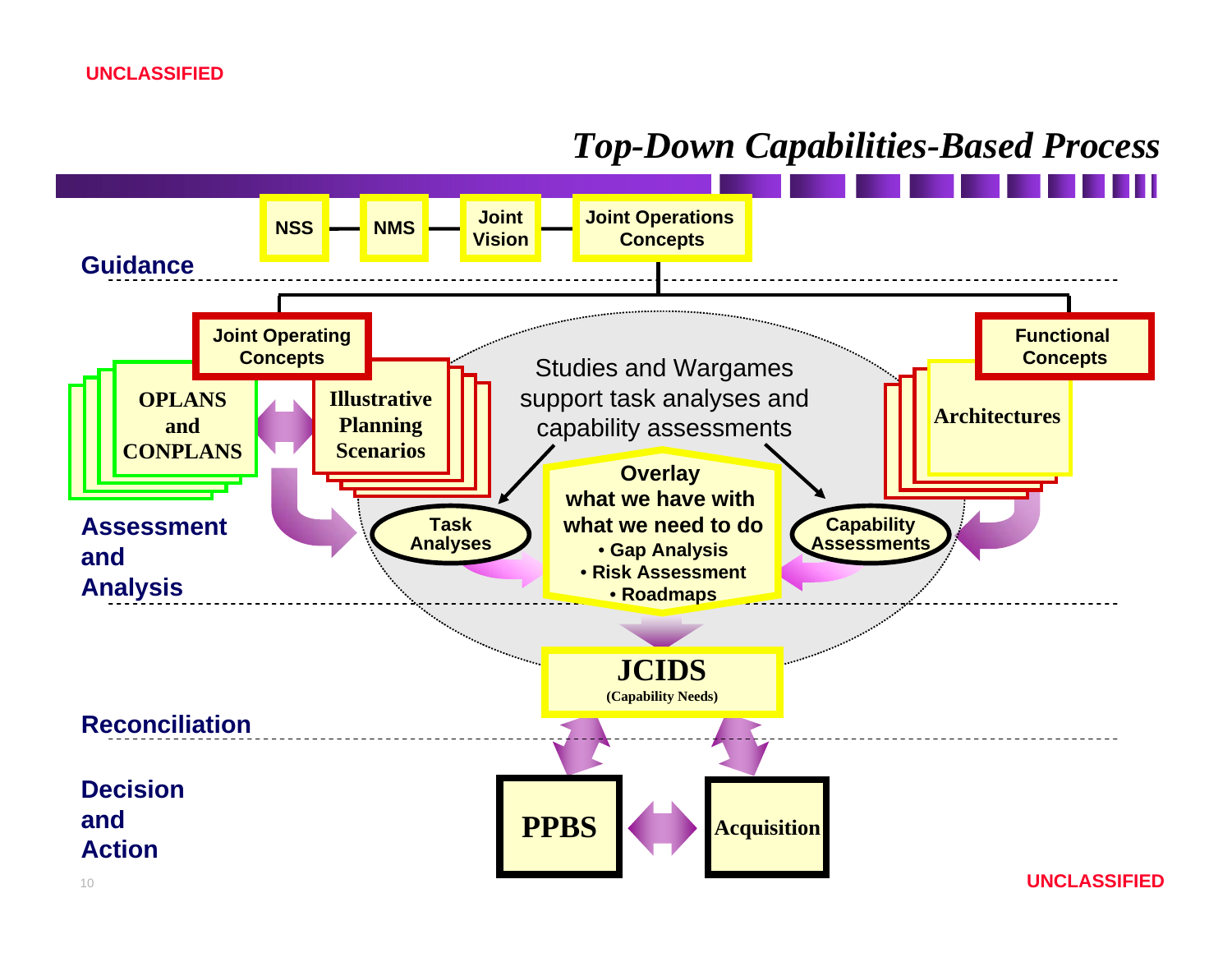

#### *Capabilities Based Analysis and JCIDS*

**UNCLASSIFIED**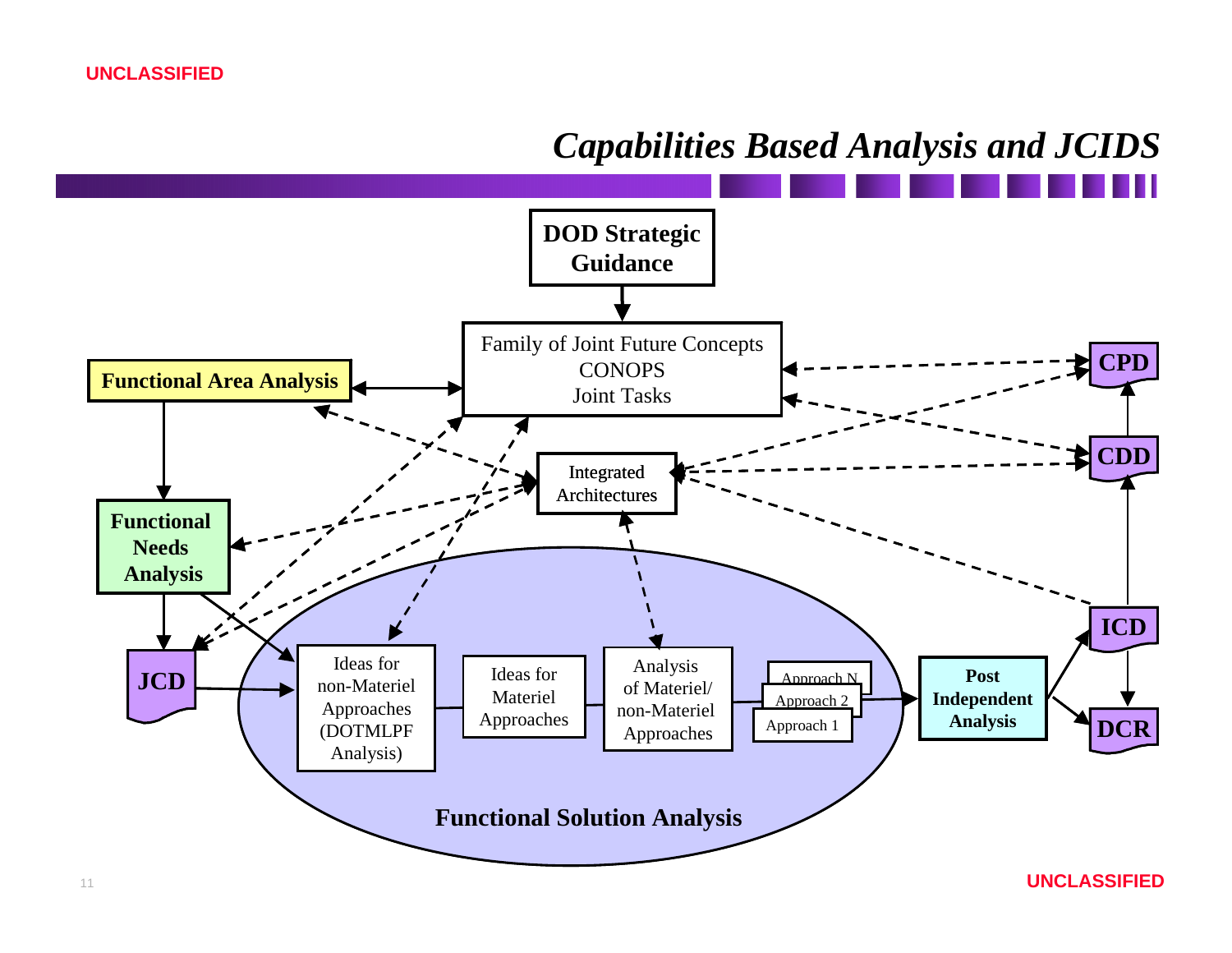#### *The JROC Capability-Based Assessment Process*

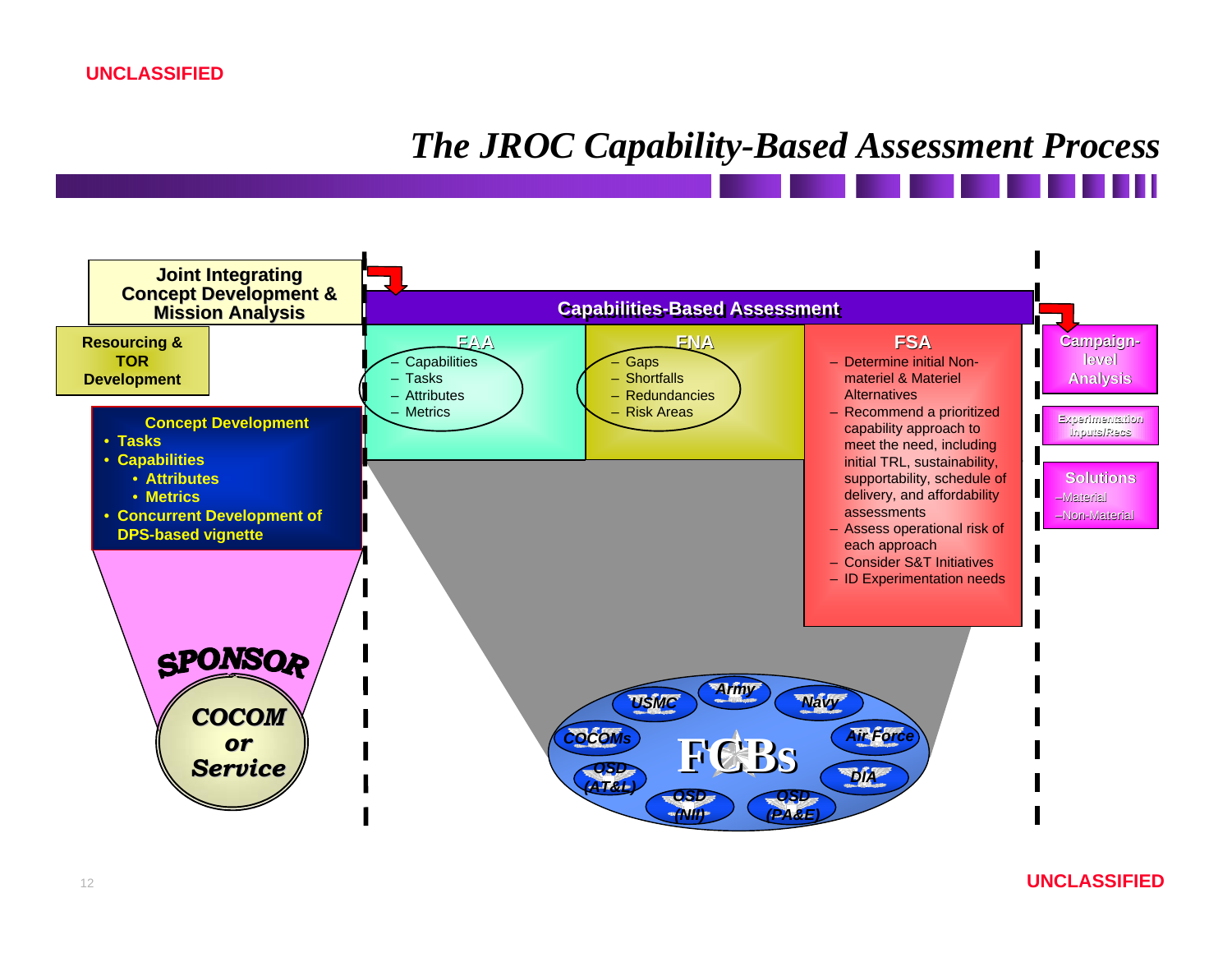## *FNA Ratings and Analysis Timeframe*

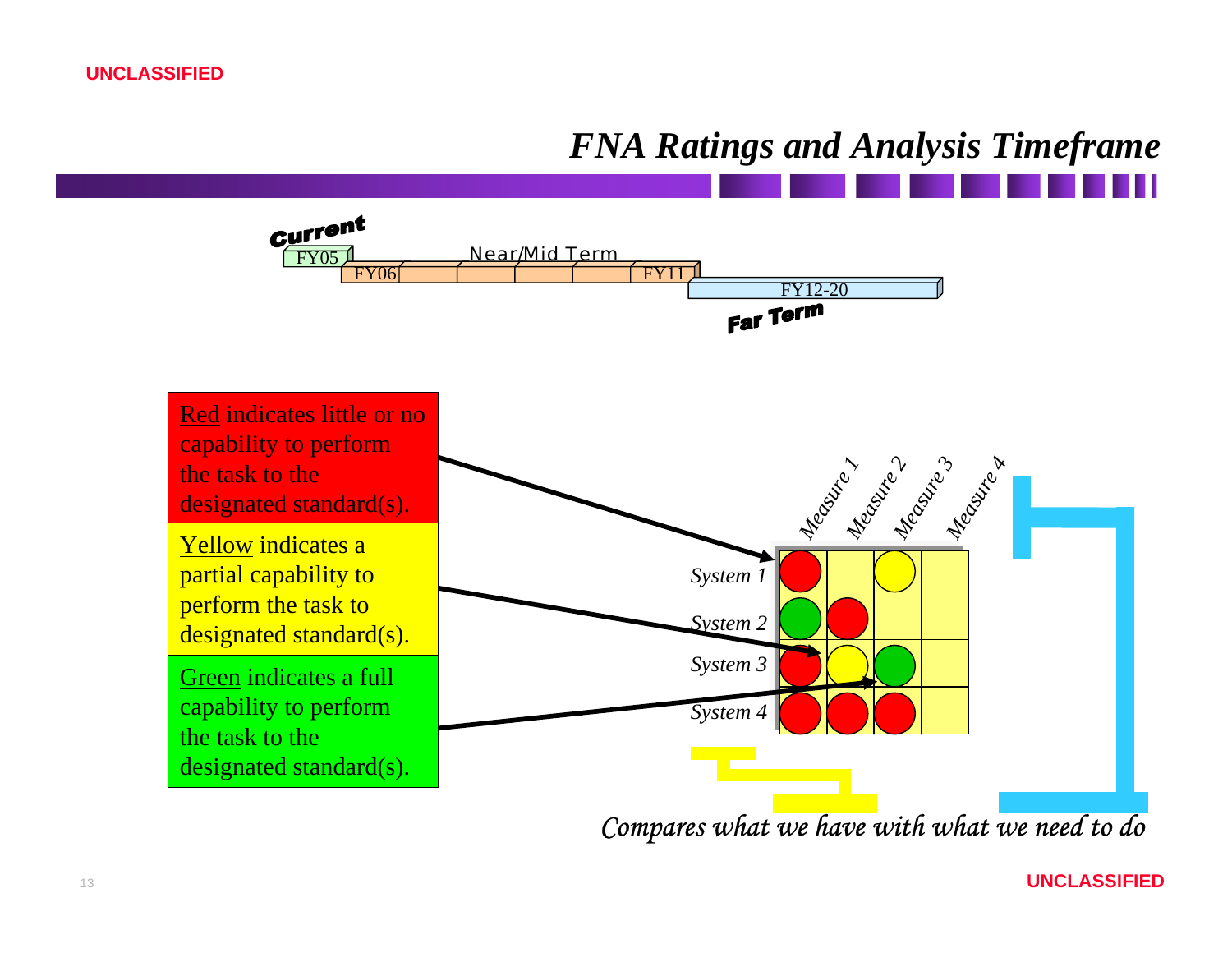#### *FSA DOTLPF Filter for Deficiencies*

Gap 3 X X Gap 4 X X X Gap 5 X X X X X X X X X



#### **UNCLASSIFIED**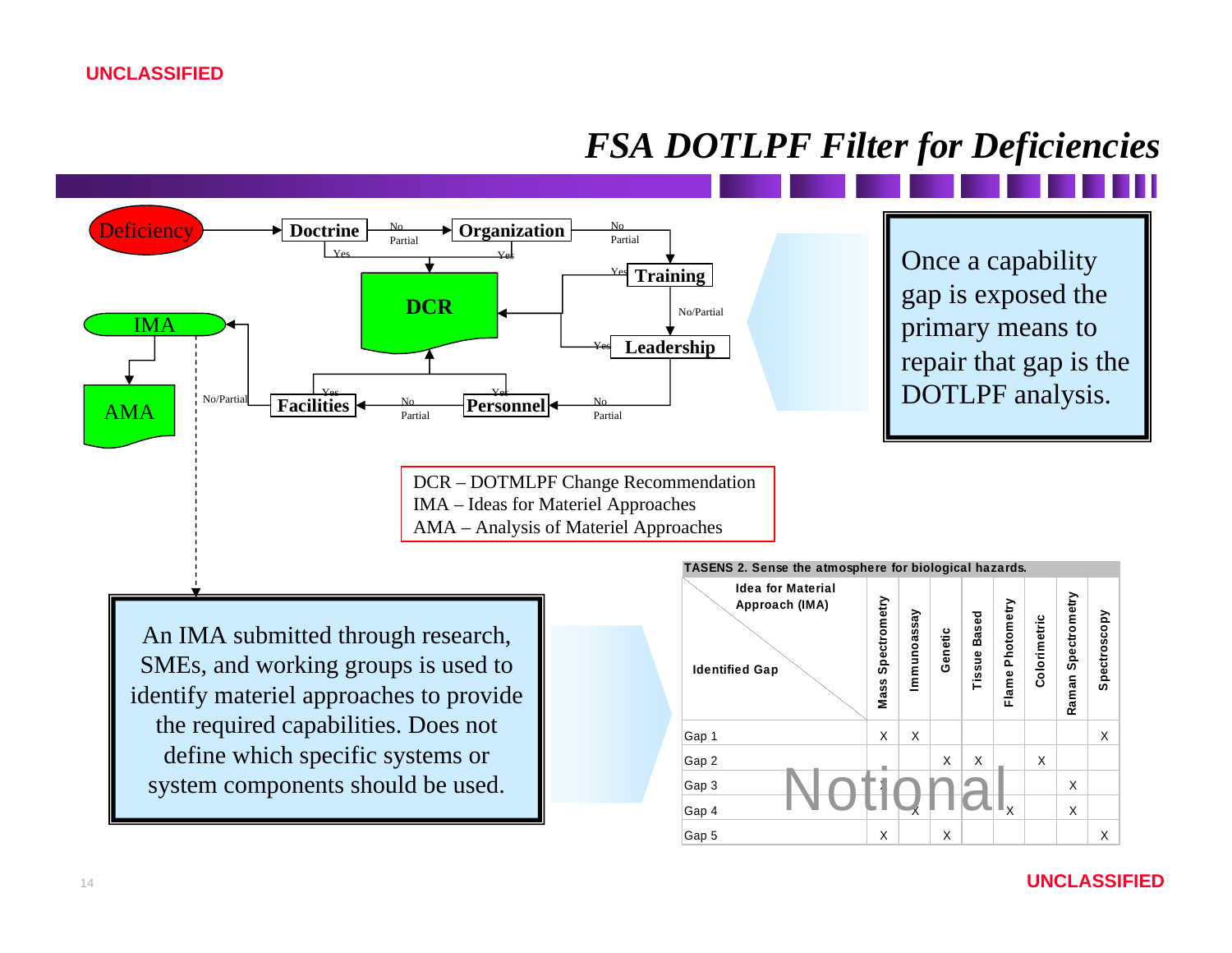**UNCLASSIFIED**

## *Results From the Analysis*

#### **FNA Executive Summary**



Upper level assessments are a product of the assessments of many pieces and a single measure can effect the overall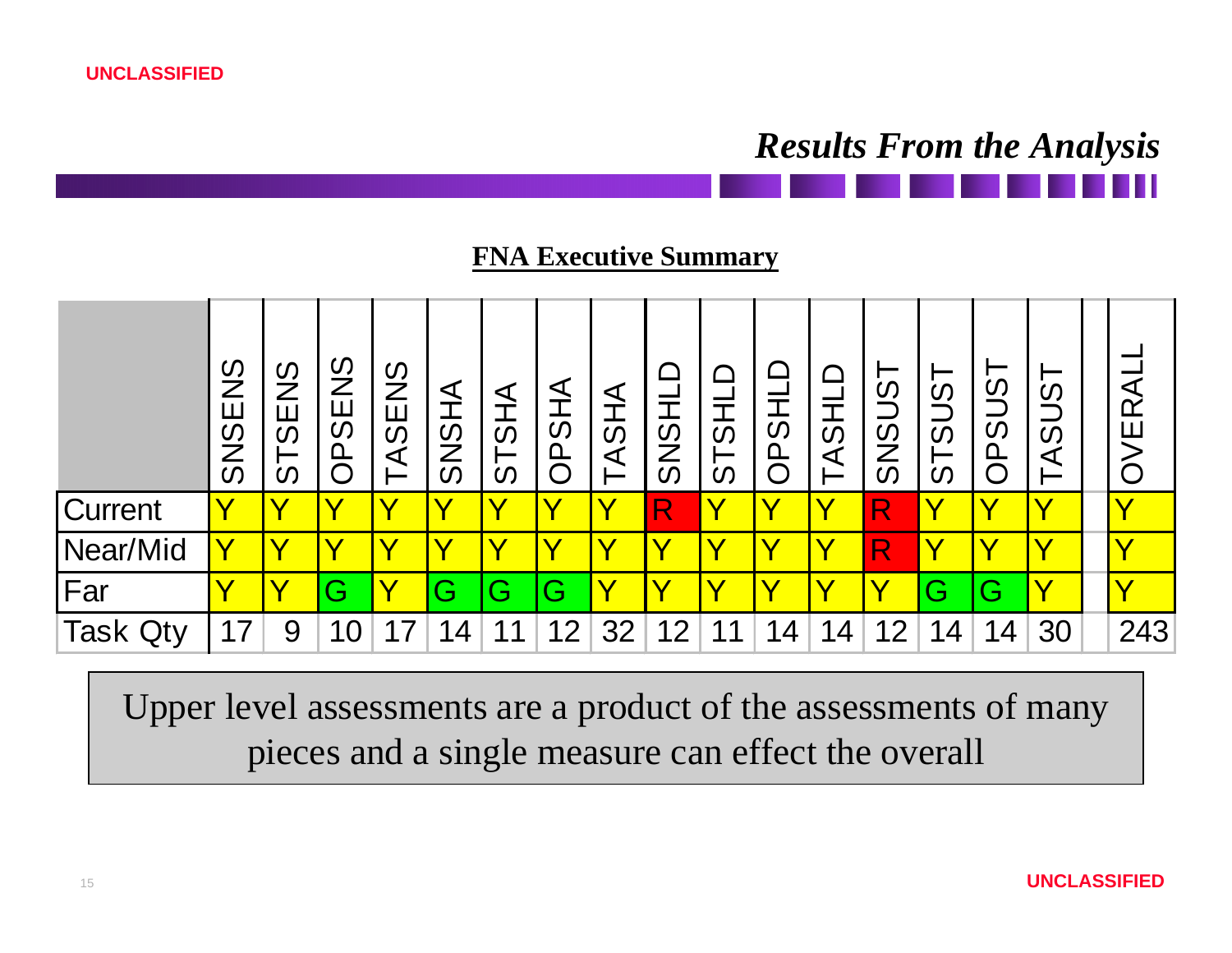#### Olde Way

 $UNC$ 

# **39 BCA Gaps in 19 Core Capabilities**

| Qty          | <b>Sense: Detection</b>               |
|--------------|---------------------------------------|
| 1            | <b>Biological Stand-off Detection</b> |
| $\mathbf{2}$ | <b>Chemical Stand-off Detection</b>   |
| 4            | <b>Chemical Point Detection</b>       |
| 1            | <b>Biological Point Detection</b>     |
| 1            | <b>CBRN Recon</b>                     |
|              | <b>Radiological Point Detection</b>   |

| Qty          | <b>Shield: Protection</b>           |
|--------------|-------------------------------------|
| $\mathbf{2}$ | <b>Mobile Collective Protection</b> |
| 3            | <b>Medical Prophylaxes</b>          |
| $\mathbf{2}$ | <b>Respiratory Protection</b>       |
| 3            | <b>Percutaneous Protection</b>      |

| Qty          | <b>Shape: Battlespace Awareness</b> |
|--------------|-------------------------------------|
| 3            | <b>Integrated Early Warning</b>     |
| $\mathbf{2}$ | <b>Battle Space Analysis</b>        |
| $\mathbf{2}$ | <b>Battle Space Management</b>      |

| Qty          | <b>Sustain: Restoration</b>       |
|--------------|-----------------------------------|
| $\mathbf{2}$ | <b>Individual Decontamination</b> |
| 1            | <b>Sensitive Equipment Decon</b>  |
| $\mathbf{2}$ | <b>Equipment Decon</b>            |
| $\mathbf{2}$ | <b>Medical Therapeutics</b>       |
| $\mathbf{2}$ | <b>Fixed Site Decon</b>           |
| 3            | <b>Diagnostics</b>                |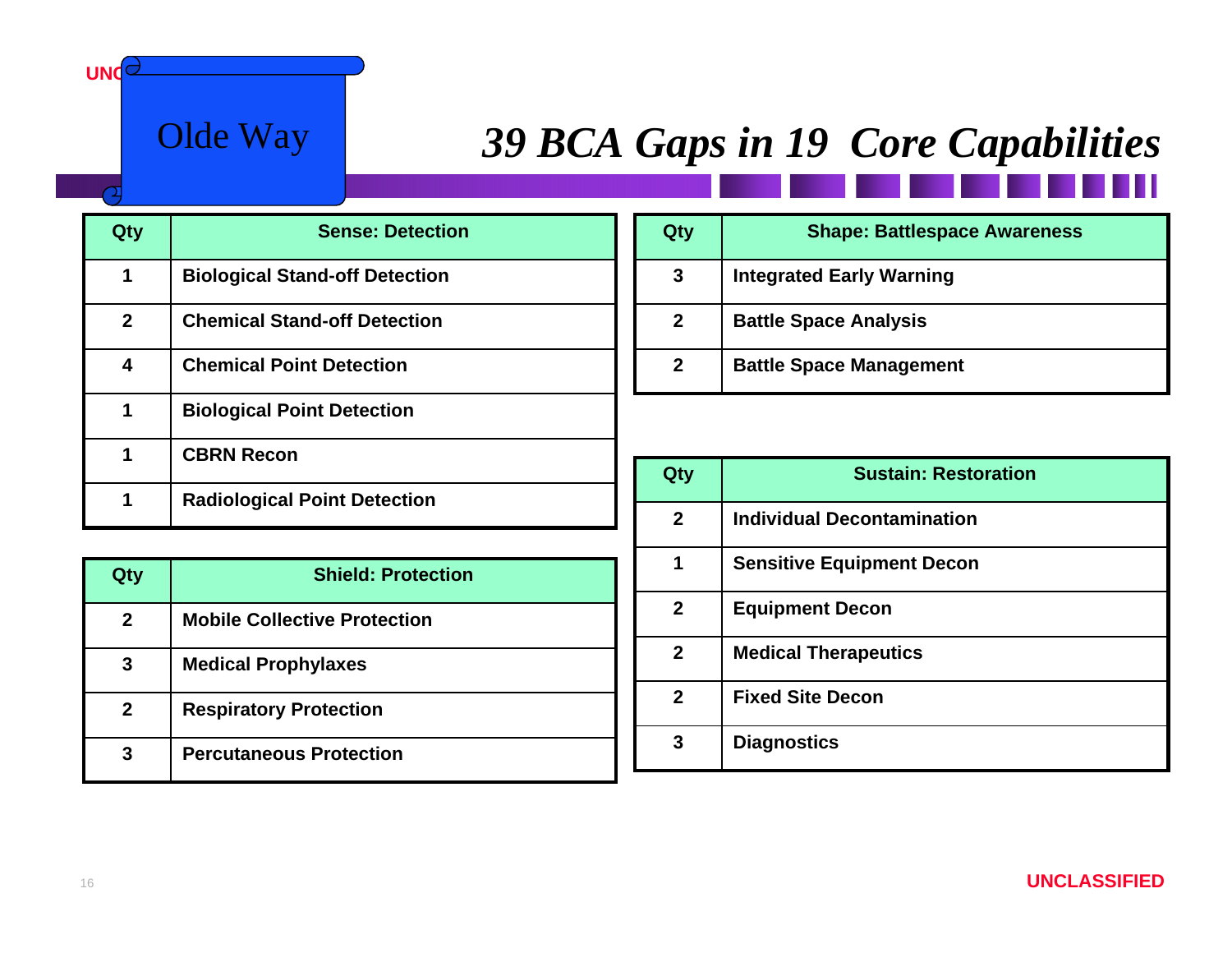**UNC** 

<u>ົ</u>

# New Way *362 CBA Gaps in 19 Core Capabilities*

| Qty | <b>Sense: Detection</b>               |
|-----|---------------------------------------|
| 4   | <b>Biological Stand-off Detection</b> |
| 10  | <b>Chemical Stand-off Detection</b>   |
| 29  | <b>Chemical Point Detection</b>       |
| 19  | <b>Biological Point Detection</b>     |
| N/A | <b>CBRN Recon</b>                     |
| 21  | <b>Radiological Point Detection</b>   |

| Qty | <b>Shield: Protection</b>                   |
|-----|---------------------------------------------|
| 41  | <b>Mobile / Fixed Collective Protection</b> |
| 21  | <b>Medical Prophylaxes</b>                  |
| 22  | <b>Respiratory Protection</b>               |
| 30  | <b>Percutaneous Protection</b>              |

| Qty | <b>Shape: Battlespace Awareness</b> |
|-----|-------------------------------------|
| 21  | <b>Integrated Early Warning</b>     |
| 27  | <b>Battle Space Analysis</b>        |
| 34  | <b>Battle Space Management</b>      |

| Qty | <b>Sustain: Restoration</b>       |
|-----|-----------------------------------|
| 20  | <b>Individual Decontamination</b> |
| 5   | <b>Sensitive Equipment Decon</b>  |
| 33  | <b>Equipment Decon</b>            |
| 17  | <b>Medical Therapeutics</b>       |
| 18  | <b>Fixed Site Decon</b>           |
| 20  | <b>Diagnostics</b>                |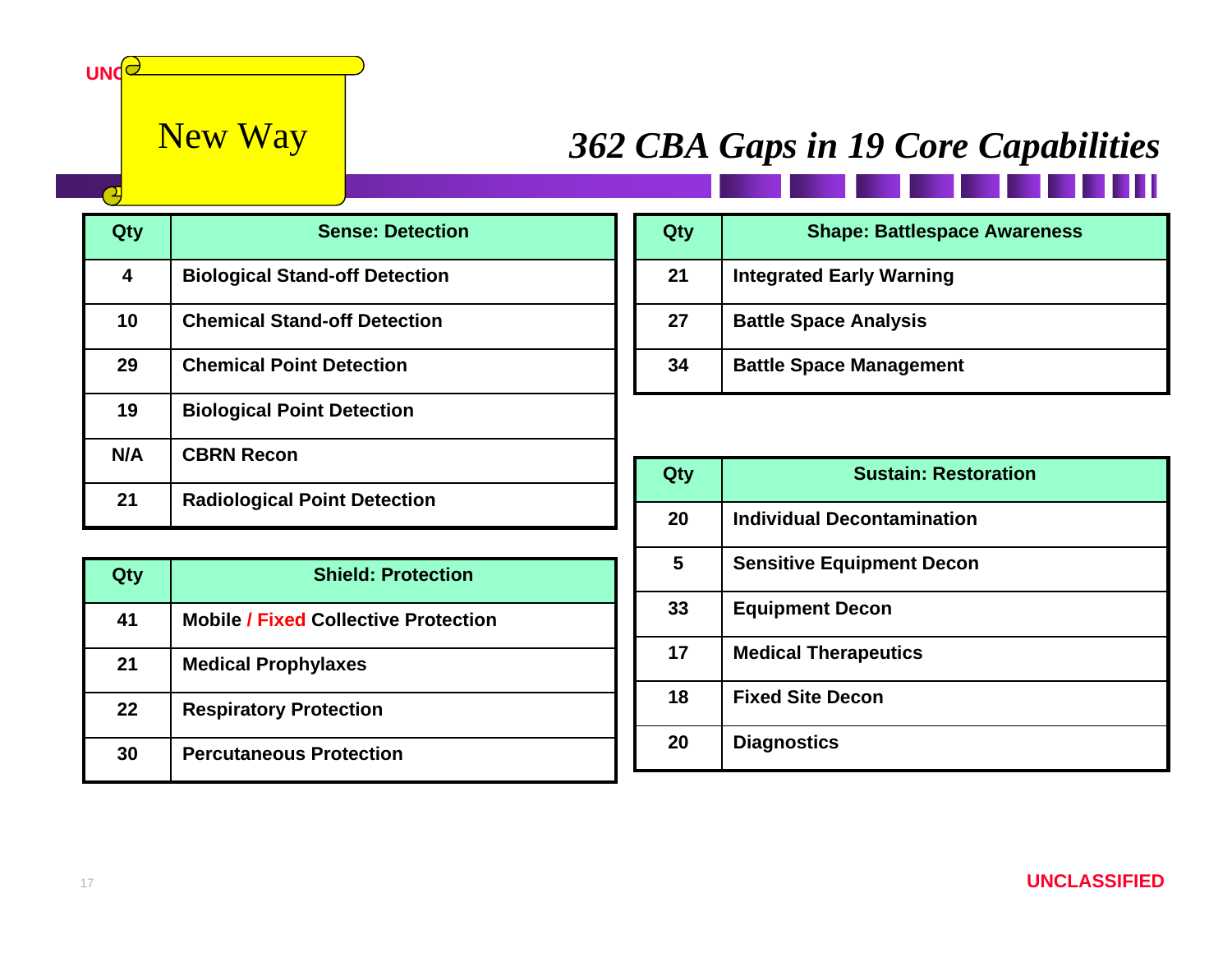



- **Match Programs of Record to capability gaps**
- **Assess the ability of the program of record to meet the necessary standards indicated in the metrics**
- **Complete a roadmap for CBRN Passive Defense**
- **Use this analysis and roadmap to build the Program Objective Memorandum**